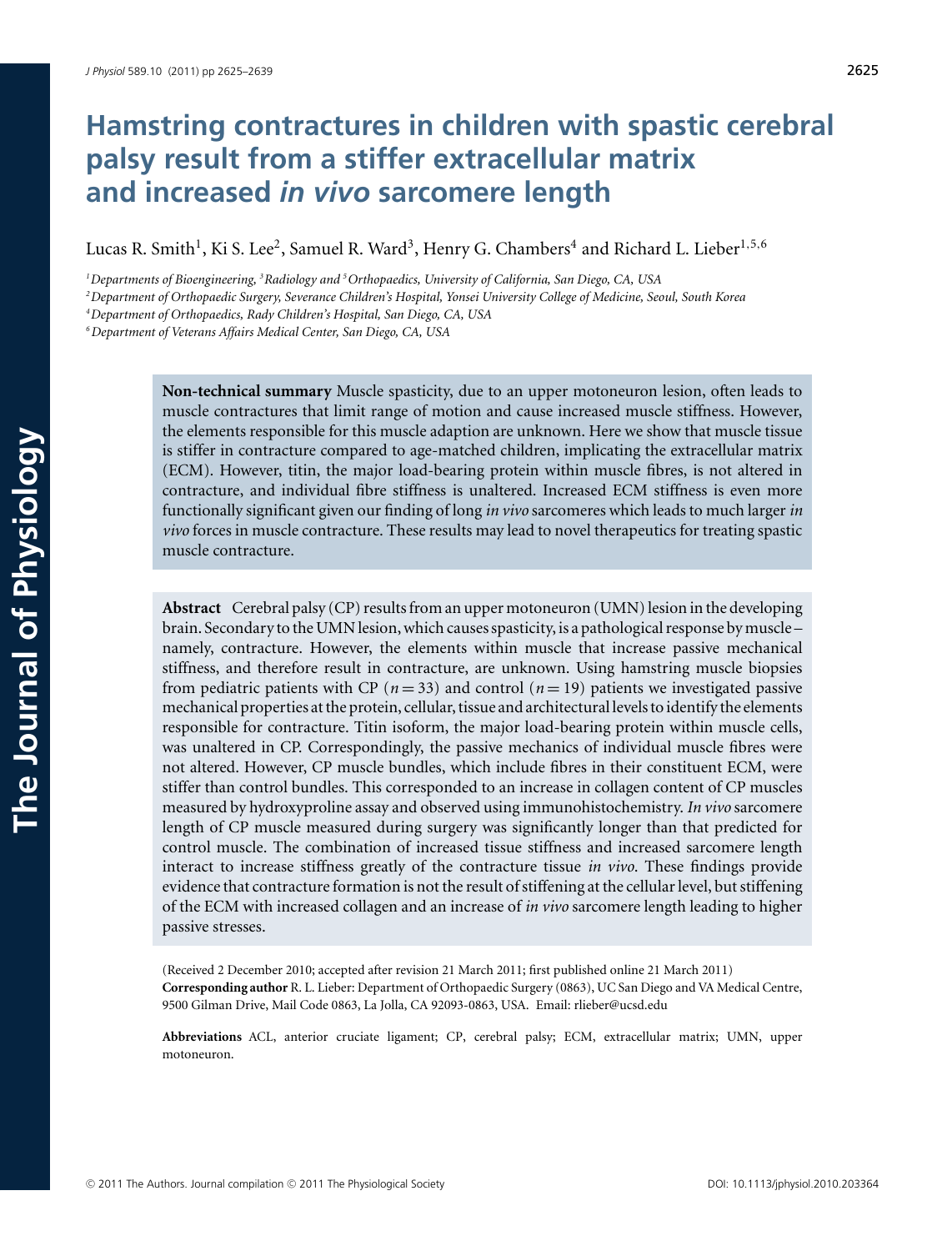# Introduction

Cerebral palsy (CP) describes a spectrum of movement disorders caused by upper motoneuron (UMN) lesions that occur in the developing brain (Rosenbaum *et al.* 2007). CP is the most common childhood movement disorder with a prevalence of 3.6 cases per 1000 in the US (Yeargin-Allsopp *et al.* 2008). Although the primary UMN insult is not progressive, the resulting muscle pathology does progress (Kerr Graham & Selber, 2003). Pathological muscle in CP is described as spastic, which is a velocity-dependent resistance to stretch due to reduced inhibition of the stretch reflexes (Crenna, 1998). Despite best clinical practices, children with CP often develop contractures that limit their range of motion, decrease their mobility and may be painful. While muscle spasticity and hyper-activity are commonly seen in cerebral palsy, contracture represents a unique muscle adaptation in which the muscle increases passive stiffness such that range of motion around a joint is limited without active force production of the muscle. Thus, muscle contractures represent a major disability to those affected by CP in particular and those with UMN lesions in general (Bache *et al.* 2003).

The skeletal muscle mechanism by which spasticity results in contracture is not known. Transcriptional data suggest many physiological pathways are altered in contracture (Smith *et al.* 2009). One consistent finding is that spastic muscles from children with CP are weaker than those of typically developing control children due to a combination of decreased neuronal drive, decreased muscle size and decreased specific tension (Elder *et al.* 2003; Rose & McGill, 2005; Stackhouse *et al.* 2005). Previous studies also demonstrated that increased resistance to stretch in spastic muscle has both an active and passive component (Sinkjaer & Magnussen, 1994; Mirbagheri *et al.* 2001; Lorentzen *et al.* 2010). However, the passive elements responsible for this increased stiffness have not been identified and these presumably represent the therapeutic targets of physical therapy (Wiart *et al.* 2008), surgery (Beals, 2001) and neurotoxin injection (Lukban *et al.* 2009). To date, these treatments do not prevent contracture formation (Tilton, 2006).

It should be noted that the term 'contracture' is typically referred to in the muscle physiology literature as an increase in tension of isolated muscles or fibres in response to external activation by caffeine or potassium (Savage & Atanga, 1988). Caffeine induces calcium release from the sarcoplasmic reticulum and potassium depolarizes the muscle as methods to activate the crossbridge cycle that produces muscle active tension (Conway & Sakai, 1960; Hodgkin & Horowicz, 1960). However, the common clinical use of the term 'contracture' does not refer to such activation. Rather, a clinical 'contracture' represents a condition where a muscle becomes extremely stiff, limiting range of motion, perhaps causing pain, and deforming joints. These contractures often result from upper motoneuron lesions such as those that occur after stroke, head injury or cerebral palsy and represent tremendous challenges to treat (O'Dwyer *et al.* 1996; Farmer & James, 2001). Often, clinical contractures result from chronic activation of a muscle, referred to as 'spasticity' and the net result is a stiff muscle that limits the range of motion around a joint in the absence of any active component of crossbridge cycling (Fergusson *et al.* 2007).

As muscle architecture is the most important determinant of muscle force-generating capacity and excursion, previous studies have sought to describe the macroscopic structural adaptation of muscle in CP. It has been suggested that contracture results from shortened muscles and thus multiple studies have used ultrasound technology to measure fascicle length in contractured muscle and, while these experiments confirm reduced CP muscle volume, evidence for shortened fascicles is inconclusive (Shortland *et al.* 2002; Malaiya *et al.* 2007; Mohagheghi *et al.* 2007, 2008). A major drawback of ultrasound studies is that there is no normalization of fascicle length to sarcomere length so it is conceivable that a CP muscle and control muscle could have exactly the same fascicle lengths, yet have different numbers of sarcomeres in series and correspondingly different functional mechanical properties. This would be invisible to the ultrasound method. Direct measurement of intraoperative sarcomere length revealed that sarcomere lengths are indeed longer in CP muscle, suggesting increased passive stiffness (Lieber & Friden, 2002; Ponten *et al.* 2007).

Another proposed mechanism for increased passive stiffness in contractured muscle involves alteration of the tissue itself. Previous studies demonstrated that individual fibres from contractured muscles are stiffer than controls, indicating an alteration within the muscle cell (Friden & Lieber, 2003). This increased stiffness from within the fibre was hypothesized to arise from titin, considered the major passive load-bearing protein within the muscle fibre (Prado *et al.* 2005). Further studies confounded this result showing that bundles of fibres, which include extracellular matrix (ECM), from contractured muscles were more compliant compared to controls, and thus unable to explain the increased stiffness on the whole muscle scale (Lieber *et al.* 2003). A drawback of our previous mechanical studies is that they studied a variety of human muscles, and we have since shown that healthy human muscles have different passive mechanical properties (Ward *et al.* 2009*b*) as was shown for rabbit muscle (Prado *et al.* 2005).

To avoid complications that arise when making comparisons across different muscles, we have taken advantage of the fact that children who are undergoing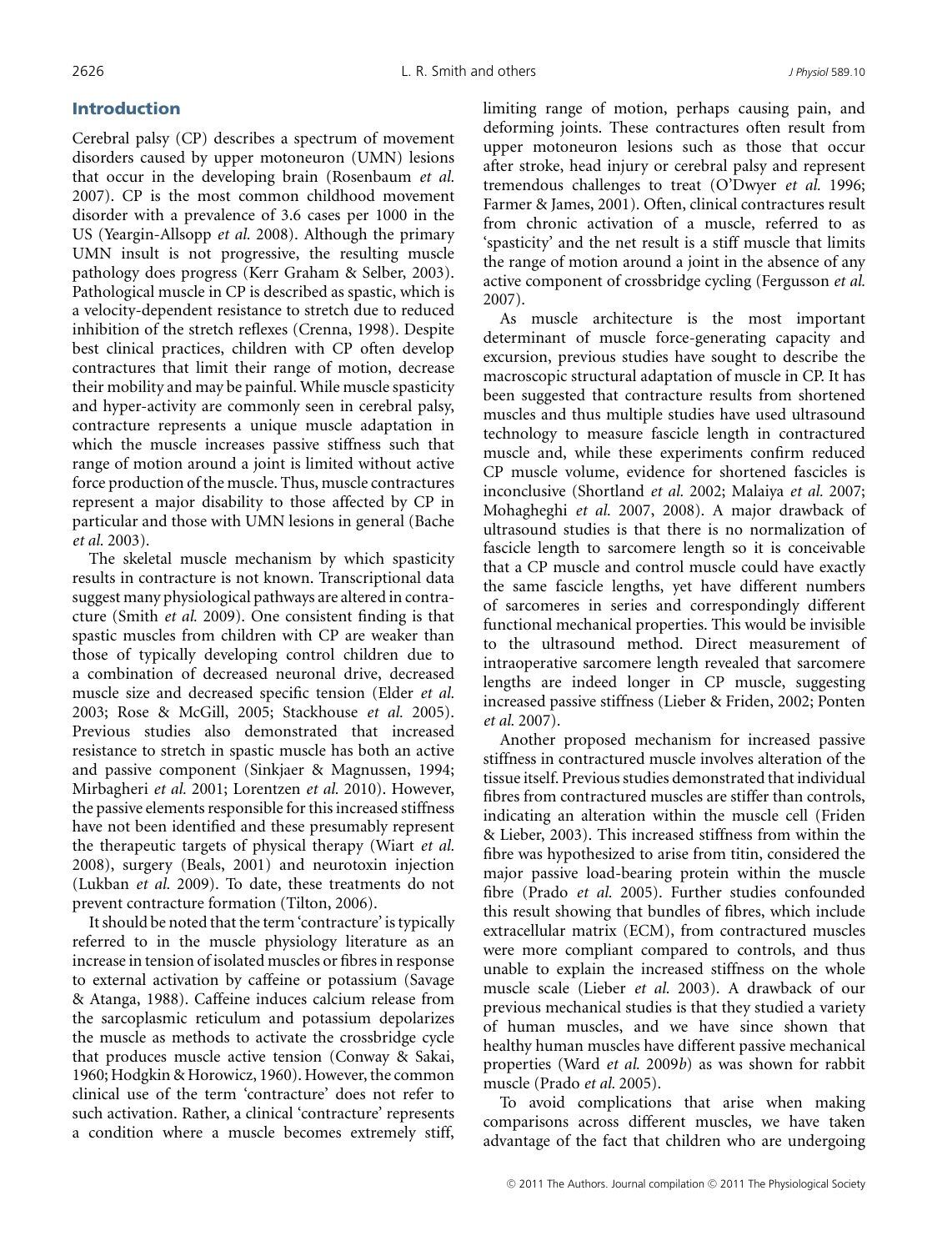| Table 1. Patient parameters |                  |                |              |                                            |                 |             |           |        |             |              |
|-----------------------------|------------------|----------------|--------------|--------------------------------------------|-----------------|-------------|-----------|--------|-------------|--------------|
| Group                       | $\boldsymbol{N}$ | Age            | Sex          | <b>GMFCS</b>                               | Popliteal angle | Pass Mech N | <b>SL</b> | OH-Pro | <b>MvHC</b> | <b>Titin</b> |
| Control                     | 19               | $15.8 \pm 1.8$ | 8 M<br>11 F  | N/A                                        | N/A             | 14          | N/A       | 12     | 6           | 6            |
| <b>CP</b>                   | 33               | $9.6 \pm 4.2$  | 23 M<br>10 F | I(2), II(13), III(2),<br>$IV(6)$ , $V(10)$ | $114 \pm 15$    | 17          | 11        | 12     | 6           | 6            |

Patient parameters for the control and CP groups; control patients do not have Gross Motor Function Classification System (GMFCS; Palisano *et al.* 1997) or popliteal angle measurements. The right columns are the number of subjects whose biopsies were used in the various analysis; many biopsies were used for multiple analysis: passive mechanics sample size (Pass Mech N), *in vivo* sarcomere length (SL), hydroxyproline (OH-pro), myosin heavy chain biopsy analysis (MyHC) and titin biopsy analysis (Titin).

anterior cruciate ligament (ACL) reconstruction with a hamstring autograft have muscle trimmed from the tendon graft that can be harvested and directly compared to the same hamstring muscles from children with CP undergoing surgery. We hypothesized that the passive mechanical properties of spastic muscle are altered in CP and that this could arise across the levels of: protein (titin), cellular (fibre), tissue (fibre bundle including ECM), and/or architecture (sarcomere length). This work will provide further insight into the debilitating mechanism of muscle contracture and drive research on targeted therapies to treat contractures.

# Methods

#### **Muscle biopsy collection**

Ethical approval for this study conformed to the standards of the *Declaration of Helsinki* and was approved by the Institutional Review Board of the University of California, San Diego Human Research Protection Program. After obtaining consent from parents and age-appropriate assent from children, subjects with CP  $(n=33)$  were recruited for this study because they were undergoing hamstring lengthening surgery that involved gracilis and semitendinosus muscles. Control children  $(n = 19)$  with no history of neurological disorder were recruited because they were undergoing ACL reconstructive surgery with a hamstring autograft using gracilis and semitendinosus tendons that were excised along with a portion of muscle that could be obtained as it was trimmed from the tendon. All patients with CP had developed a contracture requiring surgery, despite receiving conservative treatment. Patients were classified based on clinical measures of the Gross Motor Function Classification System (Palisano *et al.* 1997), popliteal angle, limbs affected and treatment measures of previous surgical lengthening or botulinum toxin injection (Table 1). Muscle biopsies were obtained and either snap frozen in isopentane chilled by liquid nitrogen (−159◦C), and stored at −80◦C, or placed in glycerinated muscle relaxing solution and stored at  $-20^{\circ}$ C.

#### *In vivo* **sarcomere lengths**

Custom muscle biopsy clamps, modified for pediatric use with 0.5 cm jaw spacing were used to determine *in vivo* sarcomere length (Fig. 1). We previously validated this method against intraoperative laser diffraction (Ward *et al.* 2009*a*). After skin incision and prior to lengthening, gracilis and semitendinosus were identified. A small segment of each muscle was atraumatically isolated by blunt dissection. The custom clamp was then slipped over the bundle, with care to prevent undue tension on the muscle. The child's leg was positioned with 90 deg of hip flexion and 90 deg of knee flexion, and neutral hip abduction–adduction, the clamp was engaged, and the section of muscle within the jaws of the clamp was re-sected and immediately placed in Formalin to fix the biopsy specimen in its*in vivo* configuration. After 2 days of fixation, muscle bundles were isolated on glass slides and sarcomere length was measured by laser diffraction (see below). For control patients receiving ACL reconstruction, hamstring muscles are not accessible in their *in vivo* position, which precludes the use of the biopsy clamps to obtain control values. Thus, for estimation of control sarcomere lengths, we extracted these values from our previous musculoskeletal model (Arnold *et al.* 2010).

#### **Muscle mechanical testing**

Biopsies for mechanics were stored in a glycerinated relaxing solution overnight, composed of (mM): potassium propionate (170.0),  $K_3EGTA$  (5.0),  $MgCl_2$  $(5.3)$ , imidazole  $(10.0)$ , Na<sub>2</sub>ATP  $(21.2)$ , NaN<sub>3</sub>  $(1.0)$ , glutathione (2.5), 50  $\mu$ M leupeptin, and 50% (v/v) glycerol. For dissection of fibre or fibre bundle samples, muscles were removed from storage solution and transferred to a relaxing solution at pCa 8.0 and pH 7.1 consisting of (mM): imidazole (59.4), KCH<sub>4</sub>O<sub>3</sub>S (86.0),  $Ca(KCH_4O_3S)_2$  (0.13), Mg(KCH<sub>4</sub>O<sub>3</sub>S)<sub>2</sub> (10.8), K<sub>3</sub>EGTA (5.5),  $KH_2PO_4$  (1.0), Na<sub>2</sub>ATP (5.1), and 50.0  $\mu$ M leupeptin. Single fibre segments (1.5–3 mm in length) were carefully dissected and mounted in a chamber in a custom apparatus at room temperature (20◦C). Fibres were secured using 10-0 monofilament nylon suture on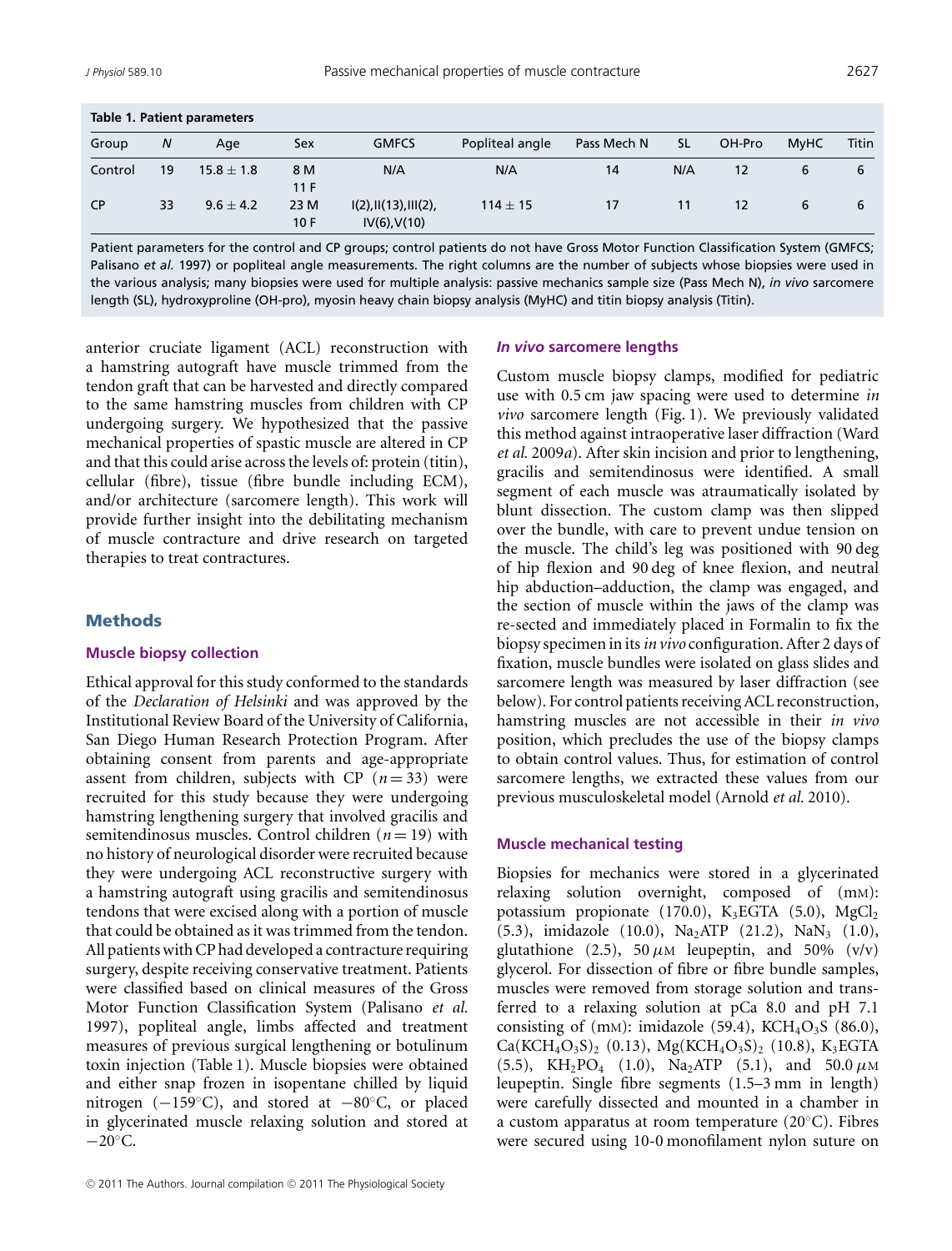one end to a force transducer (Model 405A, sensitivity 10 V g−1, Aurora Scientific, Ontario, Canada) and on the other end to a titanium wire rigidly attached to a rotational bearing (Newport MT-RS; Irvine, CA, USA; Supplementary Fig. S1). Segments displaying obvious abnormalities or discoloration were not used. The sample was transillumated by a 7 mW He–Ne laser to permit sarcomere length measurement by laser diffraction (Lieber *et al.* 1984). Resolution of this method is approximately 5 nm (Baskin *et al.* 1979). The system was calibrated with a  $2.50 \mu m$  plastic blazed diffraction grating prior to experimentation (Diffraction Gratings, Inc., Nashville, TN, USA).

The fibre was brought to slack length, defined when passive tension was just measurable above the noise level of the force transducer. Sample dimensions were measured optically with a cross-hair reticule mounted on a dissecting microscope and micromanipulators on an *x*–*y* mobile stage. The fibre was then loaded with strains of approximately 0.25  $\mu$ m sarcomere<sup>-1</sup> at 100 fibre lengths s−1. Each stretch was held for 2 or 3 min during which stress relaxation was measured, before a sequential stretch was made. Fibres were stretched in total to approximately 100% strain and were saved for titin analysis after mechanical testing. Force data were converted to stress by dividing force by the baseline cross-sectional area value determined assuming a cylindrical sample with an average diameter determined from three separate points along the fibre. Samples were discarded if they did not produce a clear diffraction pattern, if any irregularities appeared along their length during testing, or if they were severed or slipped at either suture attachment point during the test. Muscle bundles were mechanically tested in the same manner as fibres and consisted of approximately 20 fibres and their constitutive ECM.

# **Mechanical data analysis**

All analysis was performed using Matlab (Mathworks Inc., Natick, MA, USA). Relaxed stress after 2 or 3 min was used to fit a relaxed stress *vs*. sarcomere length curve. This curve was fitted with a line for fibres, but with a quadratic for bundles, as there was notable non-linearity in bundle data. For sample fits, sarcomere lengths below slack length are assigned a stress of 0. This produces a 'toe region' due to averaging of the fits across the range of slack sarcomere lengths tested in fibres, generally below 2.5  $\mu$ m sarcomere length. Only the data beyond the toe region in which most fibres are generating tension are depicted (Fig. 2*A* and *C*). Tangent modulus was calculated at given sarcomere length by taking the derivative of the relaxed stress *vs*. sarcomere length fit at that length. Comparisons of tangent



#### **Figure 1. Images of biopsy collection method using clamps for** *in vivo* **sarcomere length determination**

*A*, hamstring muscle is exposed. *B*, clamp is secured around gracilis muscle with joint position at 90 deg of hip and knee flexion. *C*, close-up view of muscle clamps around the biopsy tissue. *D*, biopsy is dissected from muscle while clamped and fixed in Formalin for subsequent sarcomere length measurement.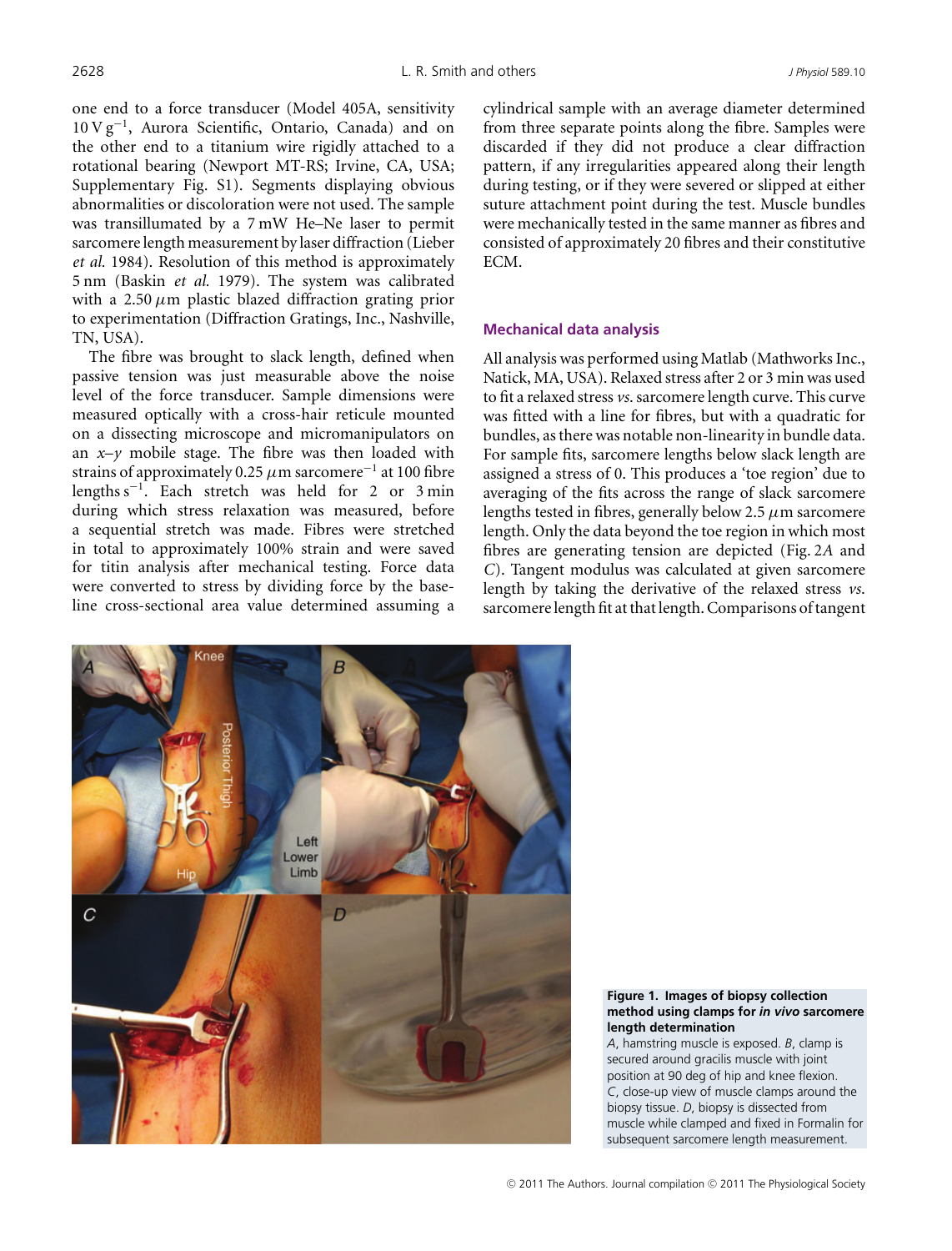stiffness were conducted with a three-way ANOVA for pathology (CP *vs*. control), muscle (gracilis *vs*. semitendinosus; repeated measure), and scale (fibre *vs*. bundle; repeated measure) with results considered significant at  $P < 0.05$ . All data are presented in the text as mean  $\pm$  SEM unless otherwise noted.

# **Protein gels**

Titin isoform and MyHC content were analysed on gels from both single fibres after mechanical experiments and from sections of biopsies. Single fibres were stored at  $-80^\circ$ C until analysed and boiled for 2 min in 10  $\mu$ l sodium dodecyl sulfate-vertical agarose gel electrophoresis (SDS-VAGE) sample buffer (comprised of 8 M urea, 2 M thiourea, 3% SDS w/v, 75 mM dithiothreitol (DTT), 0.03% bromophenol blue and 0.05 <sub>M</sub> Tris-Cl, pH 6.8; Warren et al. 2003). For biopsies, a myofibril-rich fraction (∼10 mg wet weight) of individual biopsies ( $n = 24$  biopsies from 12 patients for titin and MyHC) was homogenized in sample buffer using the Bullet Blender (Next Advance, Inc., Averill Park, NY, USA).



**Figure 2. Passive tension as a function of sarcomere length for fibres and bundles, after stress relaxation** Plots represent the average of the fits from each individual sample ± SEM. The stress *vs.* sarcomere length fit was linear for fibres with a  $R^2$  value of 0.962  $\pm$  0.003 (A and *B*) and quadratic for bundles with a  $R^2$  value of 0.985 ± 0.002 (*C* and *D*). *A*, gracilis fibres show no difference between CP and control. *B*, semitendinosus fibres show no difference between CP and control. *C*, CP gracilis bundles show a significant increase in stress at high sarcomere lengths compared to control. *D*, CP semitendinosus bundles show a significant increase in stress at high sarcomere lengths compared to control.\* inside symbol designates the approximate sarcomere length at 90 deg of hip and knee flexion.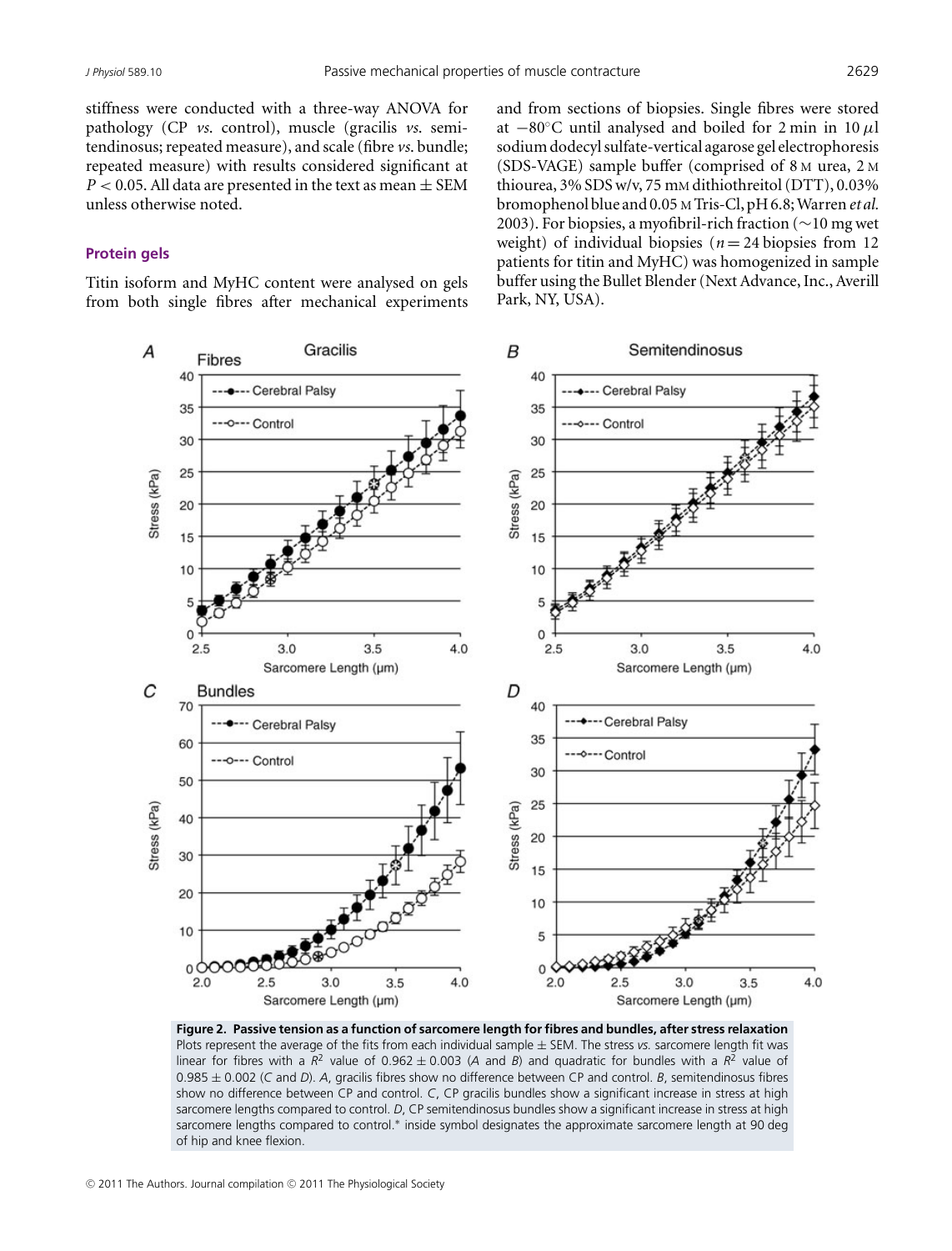To quantify titin isoforms, the molecular mass of titin in muscle samples was determined using SDS-VAGE. An acrylamide plug was placed at the bottom of the gel to hold the agarose in place. The final composition of this plug was 12.8% acrylamide, 10% v/v glycerol, 0.5 M Tris-Cl, 2.34% *N*,*N* -diallyltartardiamide, 0.028% ammonium persulfate and 0.152% tetramethylethylenediamine (TEMED). The composition of the agarose gel was 1% w/v SeaKem Gold agarose (Lonza, Basel, Switzerland), 30% v/v glycerol, 50 mM Tris-base, 0.384 M glycine and 0.1% w/v sodium dodecyl sulfate (SDS). Titin standards were obtained from human cadaver soleus (3700 kDa) and rat cardiac muscle (2992 kDa). The standard titin molecular masses are based on sequence analysis of the 300 kb titin gene with a coding sequence contained within 363 exons (Labeit & Kolmerer, 1995; Freiburg *et al.* 2000). These tissues were also homogenized and stored at −80◦C until analysis. Before loading onto the gel, a titin standard 'cocktail' was created with the following ratio: 1 unit of human soleus standard:3 units rat cardiac standard:6 units sample buffer. Samplewellswere then loadedwith both biopsy and rat cardiac homogenate. Human soleus and rat cardiac titin homogenates were loaded into standard lanes. This enabled titin quantification on each gel as previously described (Warren *et al.* 2003). Gels were run at 4◦C for 5 h at 15 mA constant current.

To quantify MyHC isoform distribution, homogenized protein solution was resuspended to 0.125  $\mu$ g  $\mu$ l $^{-1}$  protein (BCA protein assay, Pierce, Rockford, IL, USA) in a sample buffer consisting of DTT (100 mmol l<sup>-1</sup>), SDS (2%), Tris-base (80 mmol l−1) pH 6.8, glycerol (10%) and bromophenol blue (0.01% w/v). Samples were boiled (2 min) and stored at −80◦C. Before loading onto the gel, protein was further diluted 1:15  $(0.008 \,\mu g \,\mu l^{-1})$  in the same sample buffer to account for the approximately 50-fold greater sensitivity of the silver stain. Ten microlitres of each sample were loaded in each lane. Total acrylamide concentration was 4% and 8% in the stacking and resolving gels, respectively (bisacrylamide, 1:50). Gels  $(16 \text{ cm} \times 22 \text{ cm}, 0.75 \text{ mm}$  thick) were run at a constant current of 10 mA for 1 h, and thereafter at constant voltage of 275 V for 22 h at 4–6 $°C$ . Gels were silver stained (BioRad, Hercules, CA, USA). MyHC bands were identified and quantified with densitometry (GS-800, BioRad). The progression of the band was compared and identified based on its relative molecular weight to that of a human protein standard prepared (as described above) from a normal semitendinosus biopsy that showed all three human MHC bands (IIa, IIx and I).

#### **Hydroxyproline content**

Collagen percentage was determined using a colourimetric analysis of hydroxyproline content. Briefly, muscle samples were hydrolysed in 6 N HCl for 18 h, neutralized, and samples were treated with a chloramine T solution for 20 min at room temperature followed by a solution of *p*-diaminobenzaldehyde for 30 min at 60◦C. Sample absorbance was read at 550 nm in triplicate and compared to a standard curve to determine the hydroxyproline content. Hydroxyproline content was converted to collagen using a constant (7.46) that defines the number of hydroxyproline residues in a molecule of collagen.

#### **Immunohistochemistry**

Biopsies previously snap-frozen in isopentane were used for immunohistochemistry. Cross-sections (10  $\mu$ m thick) taken from the midportion of the tissue block were cut on a cryostat at −25◦C (Microm HM500, Walldorf, Germany). Serial sections were stained with haematoxylin–eosin to observe general tissue morphology. To investigate ECM components sections were labelled with primary antibodies to fibrillar collagen type I (rabbit polyclonal, Rockland, Gilbertsville, PA, USA) and laminin (rabbit polyclonal, Sigma, St Louis, MI, USA). The secondary antibody used for visualization was an Alexa Fluor 594 goat anti-rabbit immunoglobulin G (Invitrogen, Carlsbad, CA, USA).

Fibre cross-sectional areas were measured from laminin-stained slides using a custom-written macro in ImageJ (NIH, Bethesda, MD, USA). Filtering criteria were applied to insure measurement of actual muscle fibres. These criteria rejected regions with areas below 50  $\mu$ m<sup>2</sup> or above 5600  $\mu$ m<sup>2</sup> to eliminate neurovascular structures and 'optically fused' fibres, respectively. Fibres touching the edge of the field were excluded as they were assumed to be incomplete. Regions with circularity below 0.30 or above 1.0 were excluded to prevent inclusion of fibres that were obliquely sectioned.

# **Results**

# **Passive mechanics**

Passive mechanical properties were determined for three fibres per muscle and two muscles per subject, for both control children ( $n = 14$ ) and children with CP ( $n = 17$ ). Fibre diameter was smaller for CP (66.3  $\pm$  2.6  $\mu$ m) than for control  $(80.2 \pm 2.6 \,\mu\text{m}; P < 0.001)$  as previously described (Friden & Lieber, 2003). Slack sarcomere length ´ for control  $(2.31 \pm 0.04 \,\mu\text{m})$  fibres was not significantly different from CP  $(2.31 \pm 0.04 \,\mu m$  (SD);  $P > 0.9$ ) fibres. The stiffness of CP fibres was not significantly different from control for gracilis (control 21.5  $\pm$  1.8 kPa  $\mu$ m<sup>-1</sup>; CP  $21.5 \pm 2.4$  kPa  $\mu$ m<sup>-1</sup>; Figs 2A and 3A) or semitendinosus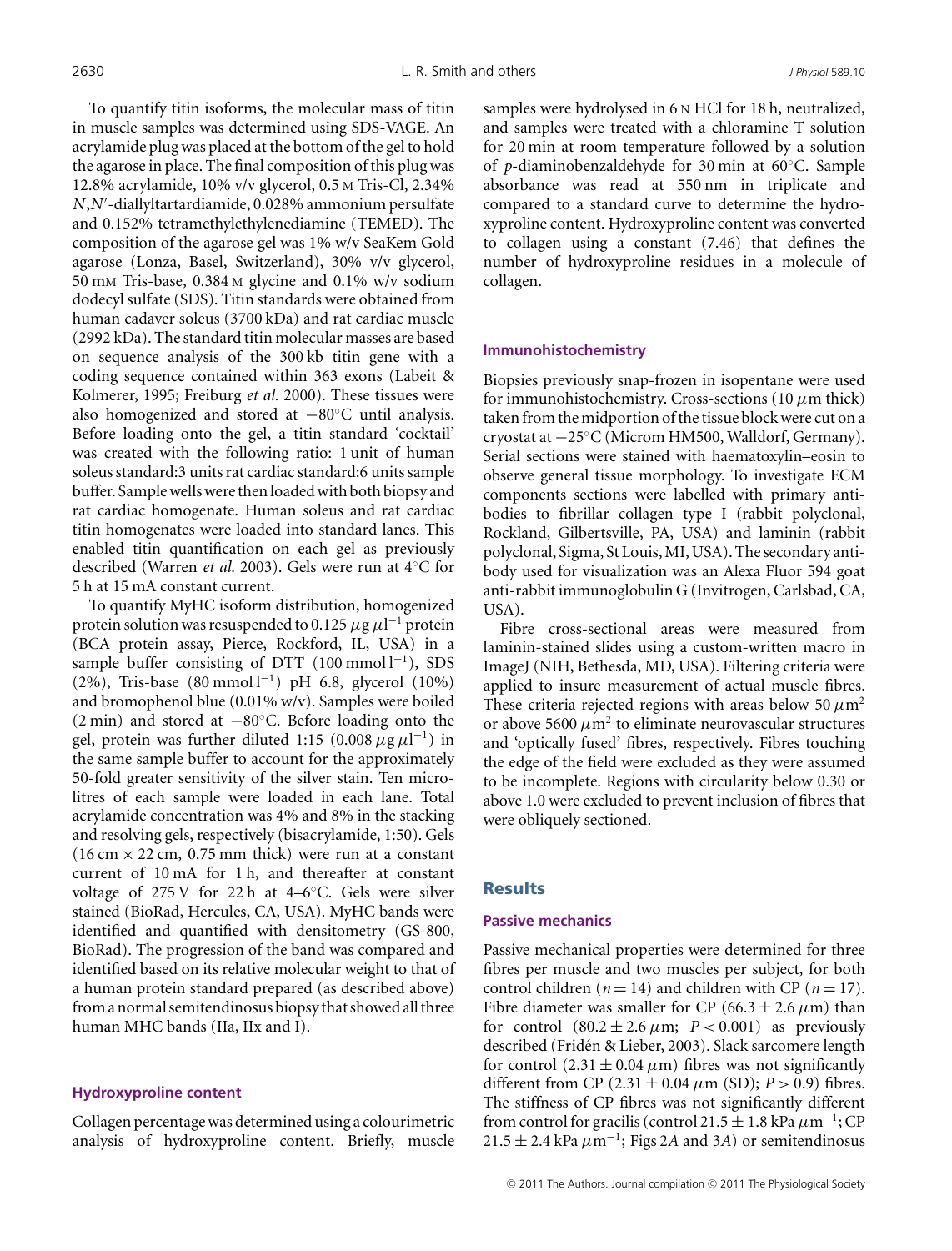(control 22.4 ± 1.8 kPa  $\mu$ m<sup>-1</sup>; CP 23.6 ± 1.7 kPa  $\mu$ m<sup>-1</sup>; Figs 2*B* and 3*A*), nor was it significantly different between muscles.

Passive mechanical properties were determined for three bundles on the same biopsy as for fibres. Fibre bundle diameters were not significantly different between control  $(366.1 \pm 15.0 \,\mu\text{m})$  and CP  $(354.9 \pm 15.2 \,\mu\text{m}; P > 0.4)$ bundles, nor were slack sarcomere lengths (control:  $2.27 \pm 0.03 \,\mu \text{m}$ ; CP  $2.29 \pm 0.03 \,\mu \text{m}$ ;  $P > 0.5$ ). CP bundles had higher stresses at longer sarcomere lengths for both gracilis and semitendinosus muscle. When comparing the tangent stiffness at  $4.0 \mu m$  the stiffness of CP bundles was significantly greater than control  $(P < 0.05)$  for both gracilis (control 36.1 ± 3.9 kPa  $\mu$ m<sup>-1</sup>;<br>CP 60.4 ± 11.8 kPa  $\mu$ m<sup>-1</sup>; Figs 2*C* and 3*B*) and CP 60.4 ± 11.8 kPa  $\mu$ m<sup>-1</sup>; Figs 2*C* and 3*B*) and<br>semitendinosus (control 25.2 ± 2.9 kPa  $\mu$ m<sup>-1</sup>; CP semitendinosus (control 25.2 ± 2.9 kPa  $\mu$ m<sup>-1</sup>; 40.7 ± 4.9 kPa μm−1; Figs 2*D* and 3*B*).

The three-way ANOVA with muscle (semitendinosus/ gracilis; repeated measure), scale (fibre/bundle; repeated measure) and condition (CP/control) on tangent stiffness revealed a main effect of all three independent measures  $(P < 0.05$  for condition and muscle;  $P < 0.001$  scale). The results also showed a significant interaction between muscle and scale  $(P < 0.05)$ , with *post hoc* tests revealing gracilis bundles are stiffer than semitendinosus, and a significant interaction of condition and scale, with *post hoc* tests revealing an effect of CP only at the bundle level for semitendinosus ( $P < 0.05$ ).

To determine whether the mechanical changes were related to the clinical observations made on the patients, stiffness was correlated with clinical severity score. There was no significant correlation between stiffness and either Gross Motor Function Classification System or popliteal angle at either the fibre or bundle level (Supplemental Fig. 2*A*). To determine consistency within patients, a correlation was run between gracilis and semitendinosus stiffness within the same patient, or fibre stiffness to bundle stiffness within the same biopsy, but again there were no significant correlations (Supplemental Fig. 2*B* and *C*). There was also a concern that there might be an age effect since the control subjects were slightly older than CP subjects (Table 1) but no significant correlation was found, validating the comparison of control to CP subjects with different ages (Supplemental Fig. 2*D*). Further, the mechanics were compared from patients who underwent a previous hamstring lengthening surgery or botulinum toxin injection prior to biopsy as these may affect stiffness. No significant difference was observed for prior botulinum toxin injection for bundles  $(P > 0.3)$ or fibres  $(P > 0.8)$ . Only one patient with mechanics measured had undergone a previous lengthening surgery, which was not an outlier among any mechanical measure.





Samples are represented with either a linear fit for fibres or a quadratic fit for bundles. A, tangent stiffness values at 4.0  $\mu$ m for single fibres are not changed with CP for either gracilis or semitendinosus muscles.  $B$ , tangent stiffness values at 4.0  $\mu$ m for fibre bundles are significantly greater in CP compared to control bundles in both gracilis and semitendinosus (*P* < 0.05). *C*, tangent stiffness values at measured average *in vivo* sarcomere length for CP bundles or the predicted *in vivo* sarcomere length for control bundles show highly elevated values in CP for a joint configuration of 90 deg hip and knee flexion.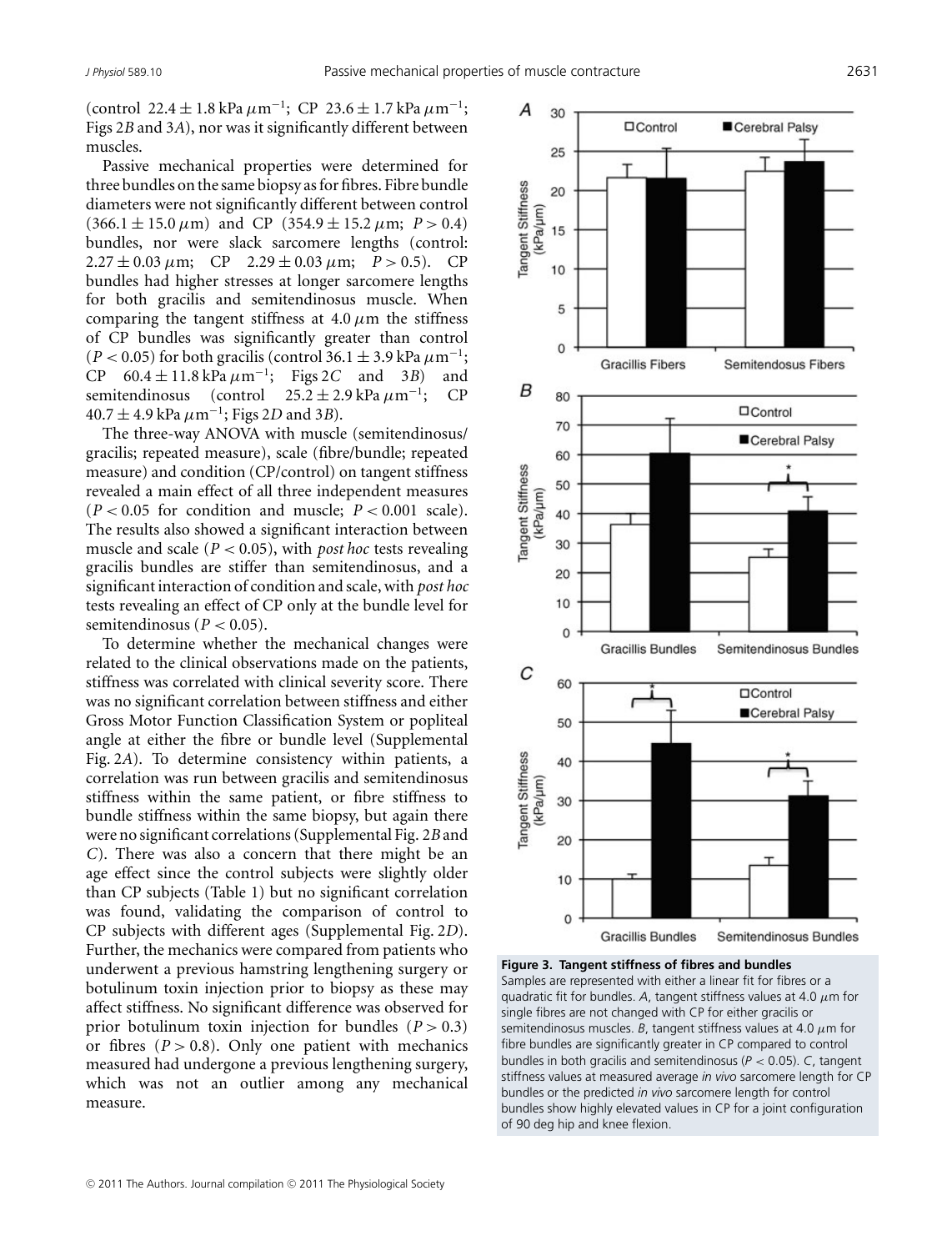# *In vivo* **sarcomere lengths**

*In vivo* sarcomere length from cerebral palsy patients of contractured hamstring muscles  $(n=22)$  was  $3.54 \pm .14 \,\mu m$  for gracilis and  $3.62 \pm .13 \,\mu m$  for semitendinosus at 90 deg of hip and knee flexion. For control comparison, model results were used as described in Methods (Arnold *et al.* 2010). Both gracilis and semitendinosus had significantly longer sarcomere lengths at 90 deg of hip and knee flexion than predicted by the model by about 0.5  $\mu$ m (Fig. 4*A*,  $P < 0.05$  for semitendinosus and gracilis). Combining the sarcomere length values with passive mechanical properties demonstrates that CP muscle tissue at these joint angles bears a higher passive load compared to control muscle (Fig. 3*C*).

To determine whether the sarcomere length was associated with functional changes, clinical measures were correlated to sarcomere length. There was a significant correlation between *in vivo* sarcomere length and both Gross Motor Function Classification System (*P* < 0.05) and sarcomere length  $(P < 0.05)$ , indicating that more severely involved patients had longer *in vivo* sarcomere lengths (Fig. 4*B*). There was also a significant negative correlation between popliteal angle and *in vivo* sarcomere length indicating that longer sarcomere lengths were present in joints with more severe contractures (Fig. 4*C*). Together these correlations provide further evidence that *in vivo* sarcomere lengths are elevated in CP.

To compare predicted *in vivo* stiffness of CP muscles compared to control we also evaluated the tangent stiffness at the average *in vivo* sarcomere length of 90 deg of hip and knee flexion for each muscle and condition from the data above. Combining the *in vivo* sarcomere lengths with the mechanical data shows that *in vivo* stiffness is predicted to be much larger for CP muscle (Fig. 3*C*). As fibres had linear stress–strain relationships, the tangent stiffness does not vary with sarcomere length and is thus the same result as the tangent stiffness at 4.0  $\mu$ m.

# **Titin isoforms**

To determine if titin size was related to overall muscle stiffness we measured titin molecular mass from a biopsy. The results of a two-way ANOVA showed no significant difference  $(P > 0.05)$  for CP with mean values of gracilis (control  $3588 \pm 18$  kDa; CP  $3667 \pm 22$  kDa) and semitendinosus (control  $3625 \pm 19$  kDa; CP  $3658 \pm 26$  kDa; Fig. 5) among the samples measured ( $n = 24$ , 6 per muscle condition). The mass of CP titin was actually larger than that of control suggesting, if anything, a more compliant isoform and unable to account for any increased passive stiffness of the muscle as a whole.

The effect of titin isoform was also investigated on single fibres that had previously undergone passive mechanical testing. A two-way ANOVA showed no significant difference  $(P > 0.1)$  between titin isoform sizes for gracilis (control  $3758 \pm 24$  kDa; CP  $3772 \pm 36$  kDa) or semitendinosus (control  $3729 \pm 40$  kDa; CP  $3797 \pm 40$  kDa) among the single fibres measured  $(n = 55)$ . CP fibres having equivalent titin isoform size to control fibres is consistent with the fact that CP and control fibres have equivalent stiffness. The effect of titin isoform size on the variability in mechanical stiffness of fibres was also investigated, but there was not a significant correlation between titin size and fibre stiffness within single fibres





*A*, measured *in vivo* sarcomere length with 90 deg of hip and knee flexion ± SEM for CP subjects in gracilis and semitindenosus  $(P < 0.05)$ . Solid white line represents predicted sarcomere length for control children. *B*, correlation between *in vivo* sarcomere length measured for CP subjects and their Gross Motor Function Classification System (GMFCS) shows a positive significant correlation (*P* < 0.05), meaning subjects with longer *in vivo* sarcomeres are more severely affected patients. *C*, correlation between *in vivo* sarcomere length and popliteal angle is negative and significant (*P* < 0.05), meaning subjects with less knee extension have longer sarcomere lengths.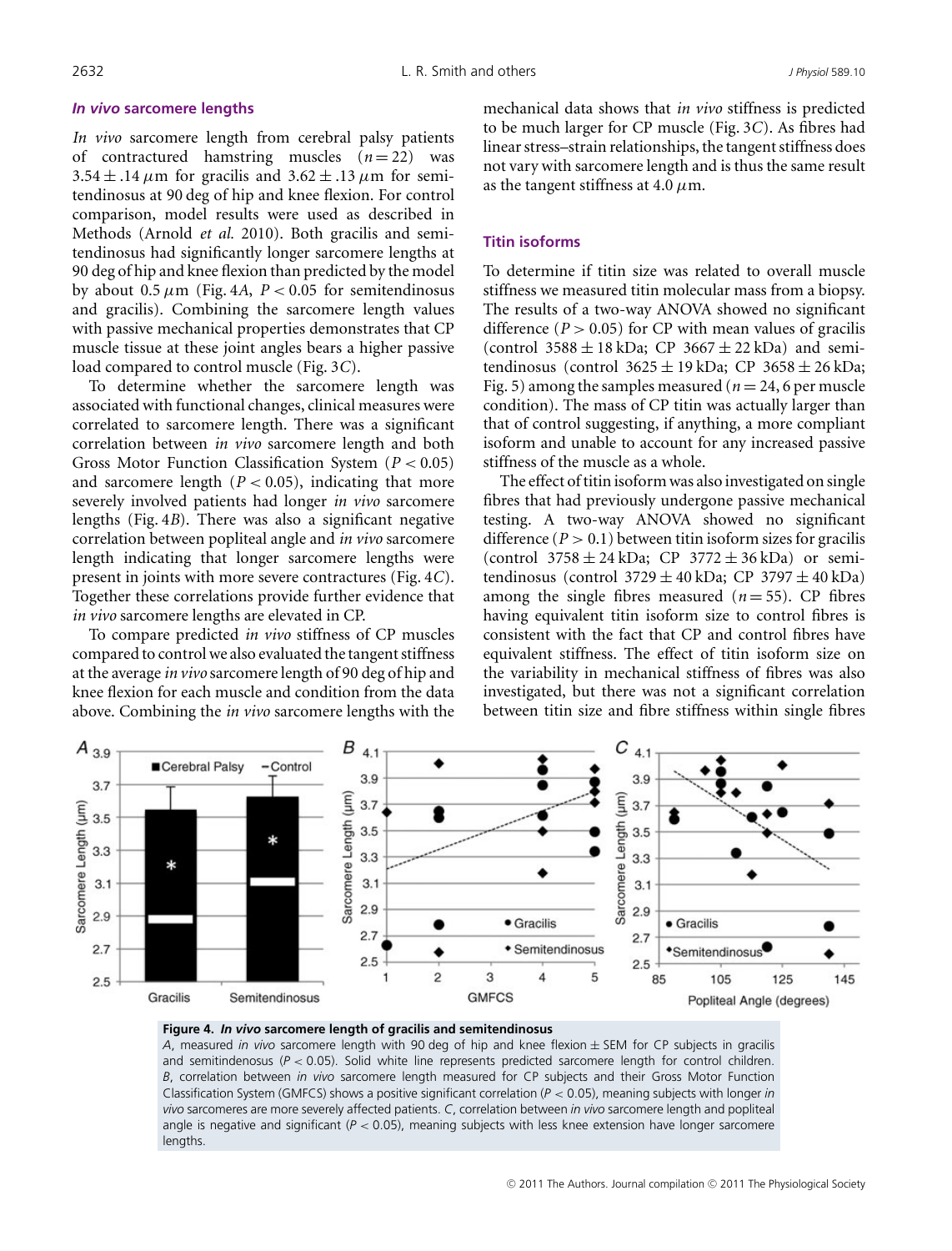(Supplemental Fig. S3). The molecular masses are larger for single fibres than for the whole biopsies, possibly due to modified preparation methods.

# **Collagen content**

Collagen content of the biopsies was measured ( $n = 40$ , 10 per muscle per condition) as collagen is thought to be the primary load-bearing structure of the ECM within muscle (Purslow, 1989). CP muscles had significantly higher collagen concentrations in both gracilis (control  $8.0 \pm 1.6 \,\mu$ g (mg wet weight)<sup>-1</sup>); CP 11.2  $\pm$  2.6  $\mu$ g (mg wet weight)<sup>-1</sup>) and semitendinosus (control  $4.0 \pm 0.3 \mu$ g (mg wet weight)<sup>-1</sup>); CP 8.8 ± 0.8  $\mu$ g (mg wet weight)<sup>-1</sup>) as determined by a two-way ANOVA on muscle and condition (Fig. 6, *P* < 0.05). Collagen content was elevated in both gracilis and semitendinosus, although *post hoc* tests revealed a significant difference only in semitendinosus  $(P < 0.001)$ . Gracilis also tended to have higher collagen concentrations corresponding to the relationship seen in passive bundle stiffness. The collagen content was not significantly different for patients who underwent a previous lengthening surgery  $(P > 0.5)$  or botulinum toxin injections ( $P > 0.8$ ) prior to biopsy.

Collagen was also visualized by immunohistochemistry. Qualitative results show an increase in fibrillar collagen type I (Fig. 7*A*–*D*) in muscle from children with CP, corresponding the hydroxyproline results. There was no apparent mislocalization of collagen; however, an increased frequency of large collagen deposits was observed. Laminin, a component of the basal lamina, also showed marked increase in CP muscle (Fig. 7*E*–*H*). These results demonstrate an increase of ECM material



**Figure 5. Molecular mass of titin isoforms of CP and control subjects in gracilis and semitendinosus muscles**

Two-way ANOVA shows no significant effect of pathology on molecular mass ( $P > 0.05$ ). Although not significant, the trend for molecular mass of titin in CP muscles is larger than control suggesting, if anything, more compliant fibres due to titin alterations.

that includes, but is not limited to collagen. While histological evidence shows an increase in ECM material in muscle from children with cerebral palsy, there is also a corresponding decrease in fibre cross-sectional area (from 3141  $\pm$  375  $\mu$ m<sup>2</sup> for controls to 1255  $\pm$  226  $\mu$ m<sup>2</sup>;  $P < 0.001$  for cerebral palsy) as has been previously reported (Fridén & Lieber, 2003).

#### **Myosin heavy chain**

To determine whether any of the single mechanical fibre data might be confounded by systematic differences in muscle fibre type between patient populations, myosin heavy chain isoform content was measured (*n* = 35 fibres). One-way ANOVA comparing tangent stiffness of different fibre types did not produce a significant result for either CP or control fibres (*P* > 0.05; Supplemental Fig. S4).

To determine the distribution of different fibre types for hamstring muscles in CP myosin heavy chain content was measured from a sample of biopsies (*n* = 24, 6 per muscle per condition). CP muscles had increased slow myosin heavy chain expression (gracilis – control 29.3  $\pm$  1.9% to CP 40.0  $\pm$  2.5%; semitendinosus – control 29.7  $\pm$  1.7% to CP 41.0  $\pm$  3.3%; *P* < 0.001; Fig. 8), but there was no significant change in either of the fast isoforms measured (IIa or IIx). Since myosin heavy chain is the primary determinant of fibre type, these results demonstrate a shift to slower fibres in CP muscle. There was no significant difference between gracilis and semitendinosus muscles.

# **Discussion**

The most significant finding of this study is that muscle tissue from children with CP is significantly stiffer compared to typically developing children. This increased



**Figure 6. Collagen content of muscle biopsies shows significantly higher collagen content in CP biopsies** The results of this assay are consistent with the increased stiffness observed in fibre bundles (Fig. 4). ∗indicates a significant post hoc difference between control and CP for the semintendinosus  $(p < 001)$ .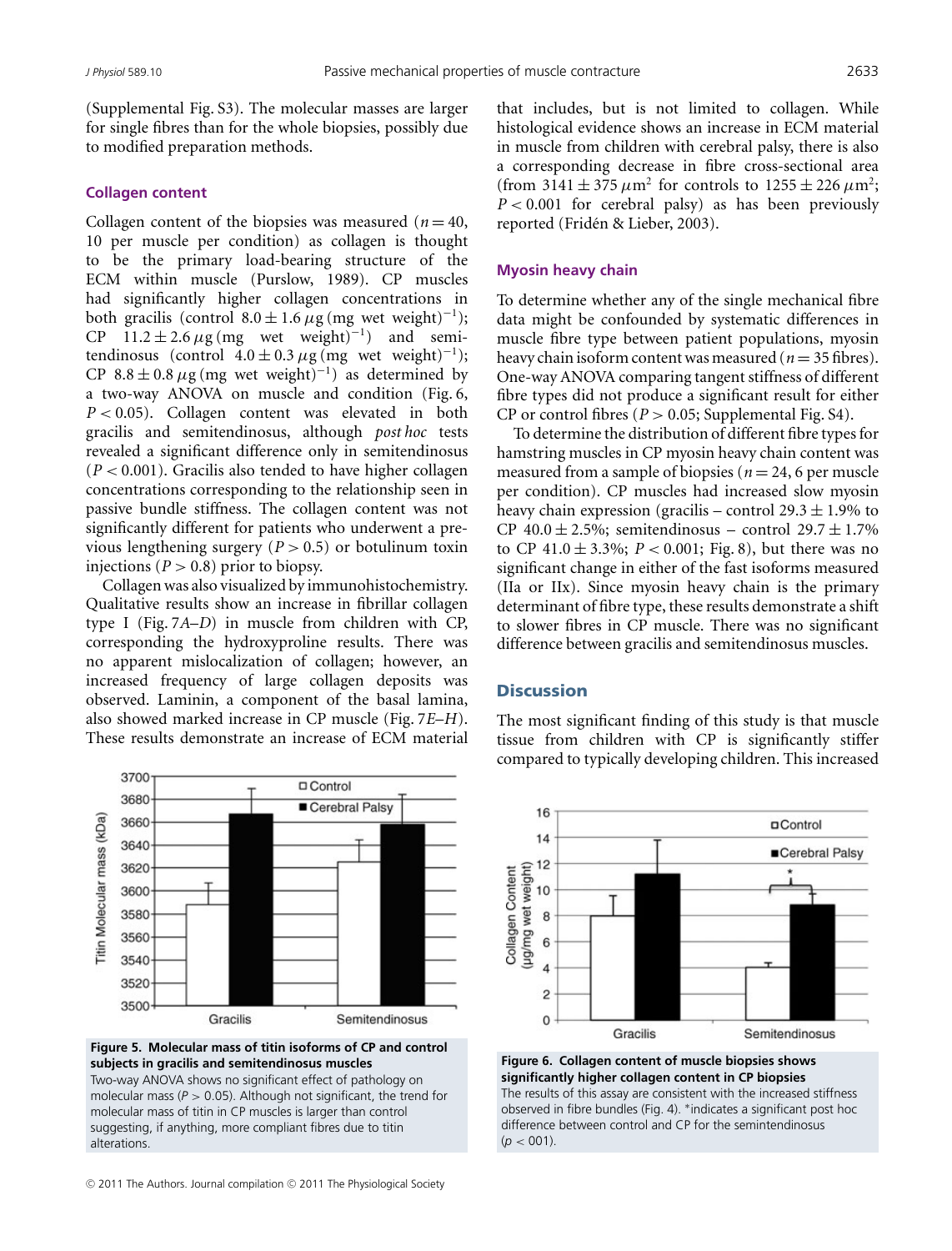

#### **Figure 7. Immunohistochemistry of muscle biopsies show qualitatively increased levels of ECM in CP (***B***,** *D***,** *F* **and** *H***) compared to control (***A***,** *C***,** *E* **and** *G***) children**

Representative images with primary antibody to fibrillar collagen type I in cross section (*A* and *B*) and longitudinal section (*C* and *D*). Representative images with primary antibody to laminin of the basal lamina, in cross section (*E* and *F*) and longitudinal section (*G* and *H*). Note that muscle fibers from children with CP are slightly smaller with a great amount of Collagen I and laminin, two of the major components of the extracellular matrix. Scale bars represent 100  $\mu$ m.



#### **Figure 8. Myosin heavy chain isoforms** There was a significant increase in myosin heavy chain I in CP muscles compared to control suggesting

contractured fibres have a slower phenotype. There was no significant difference between muscles. ∗represents significant difference in MyHC 1 percentage between control and CP muscles (*p* < 0.001)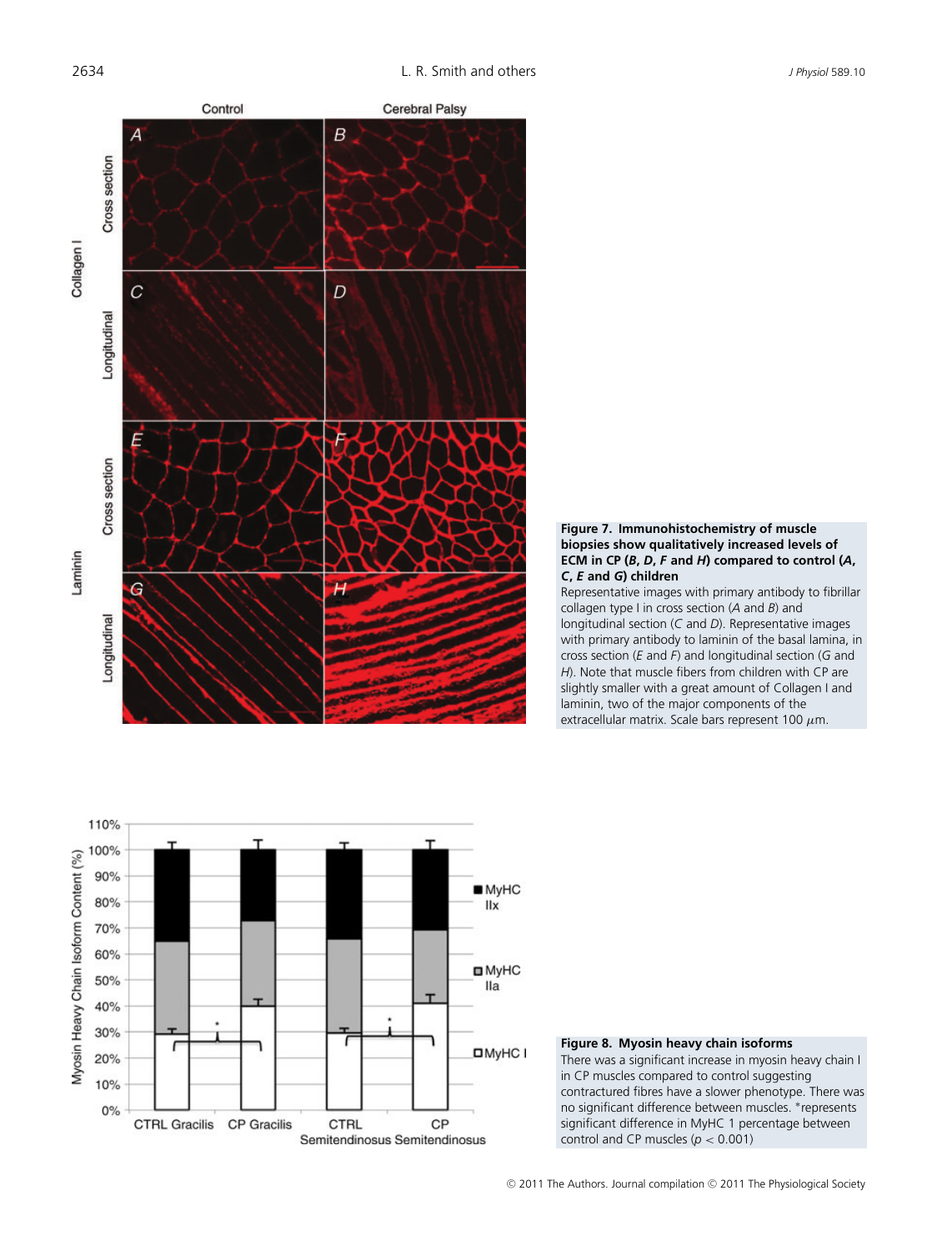passive stiffness is accompanied by an increase in collagen content and is made even more functionally significant in that *in vivo* sarcomere length of CP hamstring muscles is significantly longer compared to predictions for control children. Taken together, these data provide a mechanistic explanation for the increased joint and muscle stiffness observed in these contracture patients.While fibre bundles were different between CP and control muscle, we found no significant difference in mechanical properties at the single fibre level of muscle and no change in titin isoform size. Thus, we conclude that, for human hamstring muscles, increased passive tension in contracture is due to a change in ECM stiffness and increased *in vivo* functional sarcomere length rather than any intracellular alteration.

# **Bundle mechanics**

While fibres contribute to passive tension of muscle, muscle ECM plays an important role in passive mechanics, especially at longer sarcomere lengths. The results show a significant increase in the tangent stiffness of fibre bundles from CP patients. While fibres were fitted well with a linear stress–sarcomere length relationship, fibre bundles required a non-linear quadratic fit. This non-linearity results in similar tissue stiffness at small strains, but significantly increased stiffness at long sarcomere lengths of the CP muscle tissue. Muscle contractures often limit joint range of motion suggesting that there are large *in vivo* strains on the muscle. We thus believe that, *in vivo*, the ECM bears a large portion of the passive muscle load.

Collagen is considered the primary load-bearing structure within muscle ECM (Purslow, 1989). We hypothesized that an increase in collagen content of CP muscle could lead to the increased passive stiffness seen in bundles. Using a hydroxyproline assay to test the hypothesis, the results demonstrate a significant increase in collagen within CP muscle. Although these data are presented in micrograms of collagen per milligram of muscle wet weight, they are similar to previous data presenting collagen as a percent of dry weight (Bendall, 1967), using the assumption that muscle is approximately 80% water (Ward & Lieber, 2005). Increased collagen was also observed by immunohistochemistry along with another ECM component, laminin, a critical component for cellular attachment to the basal lamina. These results are in agreement with a previous study showing increased collagen content within CP muscle (Booth *et al.* 2001). Many additional factors may be playing a role in the increased ECM stiffness. The organization of collagen, the distribution of collagen types, or the proteoglycan content all could be altered in CP to create a stiffer ECM and represent areas of further investigation. Immunohistochemistry of other muscle proteins  $(\alpha$ -actinin, desmin, dystrophin) revealed no obvious differences between patient groups.

One previous study investigated the mechanics of fibre bundles from contractured muscle tissue (Lieber *et al.* 2003). Despite finding stiffer fibres we found more compliant bundles in CP muscle. This result is difficult to reconcile with the increased passive stiffness of the whole muscle that has been reported. The previous study was conducted on biopsies taken from various muscles that were not matched between populations, which could account for some of these differences and all muscles were from upper extremities, which may respond differently to spasticity. In addition, the ECM from upper extremity muscles was highly deranged in the contractured muscles (see Fig. 2 of Lieber *et al.* 2003) making area fraction measurements from these specimens difficult. It is possible that the area fraction of ECM was overestimated, resulting in artificially low values for bundle modulus. Finally, the non-linear behaviour of upper extremity muscles was quantified by only fitting data to the linear portion of the sarcomere length–stress curve. The current method represents a more accurate method for handling analysis of the non-linear relationships.

#### **Sarcomere organization**

Sarcomere length operating ranges of semitendinosus and gracilis muscles are unknown, although muscles are typically believed to operate on the plateau of the length–tension curve  $(2.5-2.7 \mu m)$  for human skeletal muscle; Walker & Schrodt, 1974). A previous study demonstrated that spastic muscle operates at longer sarcomere lengths than control (Lieber & Fridén, 2002), which would lead to a larger observed passive stiffness such as that seen in contracture. We measured *in vivo* sarcomere lengths of patients with CP at a defined joint angle and compared these values to sarcomere lengths of control subjects that were calculated based on *in vivo* sarcomere lengths, moment arms and muscle–tendon lengths (Arnold *et al.* 2010). The results showed that the CP sarcomere lengths are significantly longer than those predicted from the model. The lengths measured were also much longer than optimal sarcomere length, lending further evidence to the idea that they are overly stretched in contracture. With CP subjects operating at longer lengths of the passive length–tension relationship, this means that the muscle is experiencing higher stresses not only due to material property changes, but also due to this shift along the passive length–tension curve. This difference becomes more pronounced as the knee extends and the hip flexes, and may limit range of motion for children with contractures.

It is often stated that muscle adds or subtracts serial sarcomeres to optimal sarcomere length *in vivo* (Williams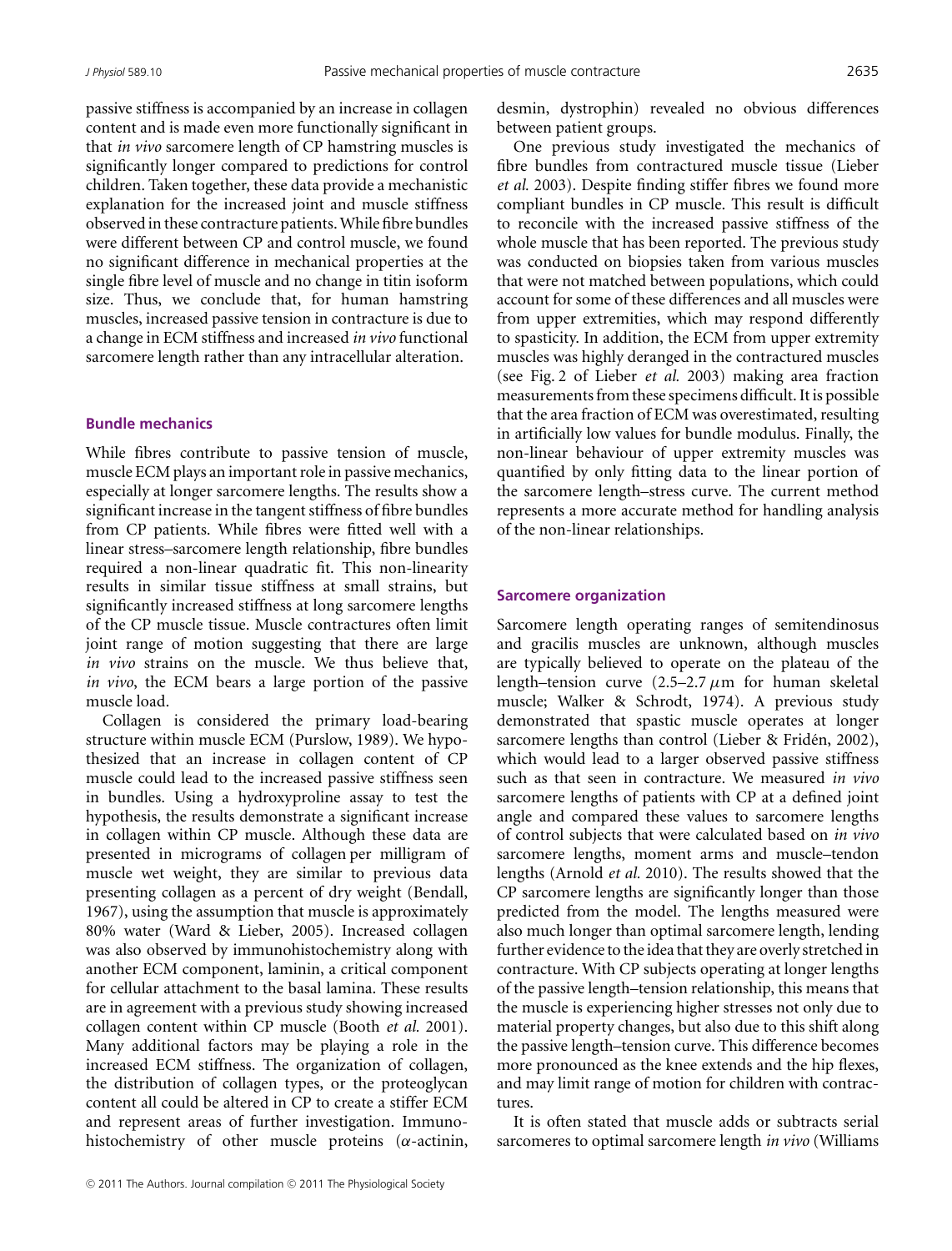& Goldspink, 1973). Long *in vivo* sarcomeres suggest an inability of the muscle to add sarcomeres in series, which would be exacerbated during growth spurts, which have been associated with the onset of muscle contractures (Janice & Alwyn, 2005). The very long sarcomere lengths observed *in vivo* clearly imply that muscles from children with CP are under high stress. The source of the force that creates or opposes this stress is not known. However, we have speculated, based on analysis of the transcriptome, that muscles from children with CP are unable to grow serially in response to the stretch imposed by osteogenesis (Smith *et al.* 2009). It is also possible that muscles would decrease their serial sarcomere number, which would provide a resistive force since the changes could be slow and accompanied by reinforcement of the muscle fibre by the ECM. Muscle contracture is often described as a 'shortened' muscle; our finding of increased *in vivo* sarcomere length corresponds with the notion that muscle shortening is derived from fewer series sarcomeres, not shortened sarcomeres. Longer *in vivo* sarcomere lengths are an important factor for both passive and active force production of skeletal muscle. Previous research has demonstrated that muscles from children with CP are smaller than those of control children, yet muscle force production is reduced to an even greater extent indicating a dysfunction of active muscle force production in CP (Elder *et al.* 2003; Moreau *et al.* 2010). A consequence of having longer *in vivo* sarcomere lengths for children with CP is the muscle will be working at different portions along its active length–tension curve (Gordon *et al.* 1966) compared to control subjects. Based on measured human filament lengths (Walker & Schrodt, 1974) and the increase in  $\sim$ 0.5  $\mu$ m sarcomere length, the decrease in force from a typically developing child on the plateau of the length–tension curve to a child with CP on the descending limb would be 33%. It is interesting to note that this is on the same scale as the reduction in force that is not accounted for by decreased muscle size in these patients (Elder*et al.* 2003; Moreau *et al.* 2010). Thus, perhaps altered *in vivo* sarcomere length operating range represents a significant functional alteration in muscles from children CP and demonstrates that these muscles are not simply changing sarcomere number to 're-optimize' the muscle after injury.

# **Potential mechanisms of contracture formation**

It is possible that the changes in ECM and *in vivo* sarcomere length take place simultaneously and independently, or that one precedes and directly affects the other. If these two alterations of CP muscle are not causal, they could be a consequence of the same factors within spastic muscle. Previous research showed that myostatin, a negative regulator of muscle growth, also stimulates proliferation of muscle fibroblasts and the release of ECM proteins (Li *et al.* 2008). Myostatin mRNA has also been shown as significantly increased in CP muscle of the upper extremity (Smith *et al.* 2009). Alternatively, transforming growth factor- $\beta$ 1 has been shown to induce a shift in satellite cells from a myogenic lineage to fibrobasts (Li *et al.* 2004). This process also has the potential to limit growth through satellite cell depletion and increase the ECM secreting cell population.

Longer *in vivo* sarcomeres of CP muscles demonstrate that there is increased sarcomere strain, which has been shown to directly induce skeletal muscle injury (Patel *et al.* 2004). Repeated strain-induced injuries have been shown to drastically increase collagen content and fibrosis in skeletal muscle (Stauber, 2004). The effects of chronic strain injuries persist for months or even years and could be responsible for the effects of muscle in contracture. Repeated strain-induced injury also results in lower force-producing capacity of muscle, which may provide another explanation for the reduced specific tension of CP muscle (Proske & Morgan, 2001). The increased fibrosis and stiffness of muscle contracture could also be a compensatory mechanism to limit further strain-induced injury.

There is also potential for a fibrosis induced from spasticity to lead directly to a limitation of longitudinal growth. Satellite cells responsible for muscle growth rely on migration across the basement membrane during activation with the release of matrix metalloproteases (Chen & Li, 2009). Skeletal muscle fibrosis could impede muscle regeneration by forming a mechanical barrier to this process (Chen & Li, 2009). Stem cell differentiation is also sensitive to the elasticity of the matrix in which it is embedded (Engler *et al.* 2006). Our study demonstrated an altered stiffness of the ECM in contracture tissue that could lead to an inhibition of satellite cell activation or proliferation (Boonen *et al.* 2009; Gilbert *et al.* 2010) and perhaps even predispose muscle stem cells to differentiate toward the fibroblast lineage. It is also possible that fibrosis and lack of growth create a vicious cycle that leads to muscle contracture.

# **Titin isoforms**

Since titin isoform size is related to muscle passive tension (Prado *et al.* 2005), we hypothesized that shorter titin isoforms would be present in muscle contracture leading to increased stiffness. However, our results show no difference in titin size between CP and control muscles. Thus, we conclude that titin is not altered in CP to cause contracture, at least not in a manner that alters size. Titin isoform changes have been reported in cardiac disease (Neagoe *et al.* 2003), but literature on titin isoform changes in skeletal muscle is sparse. A previous study investigating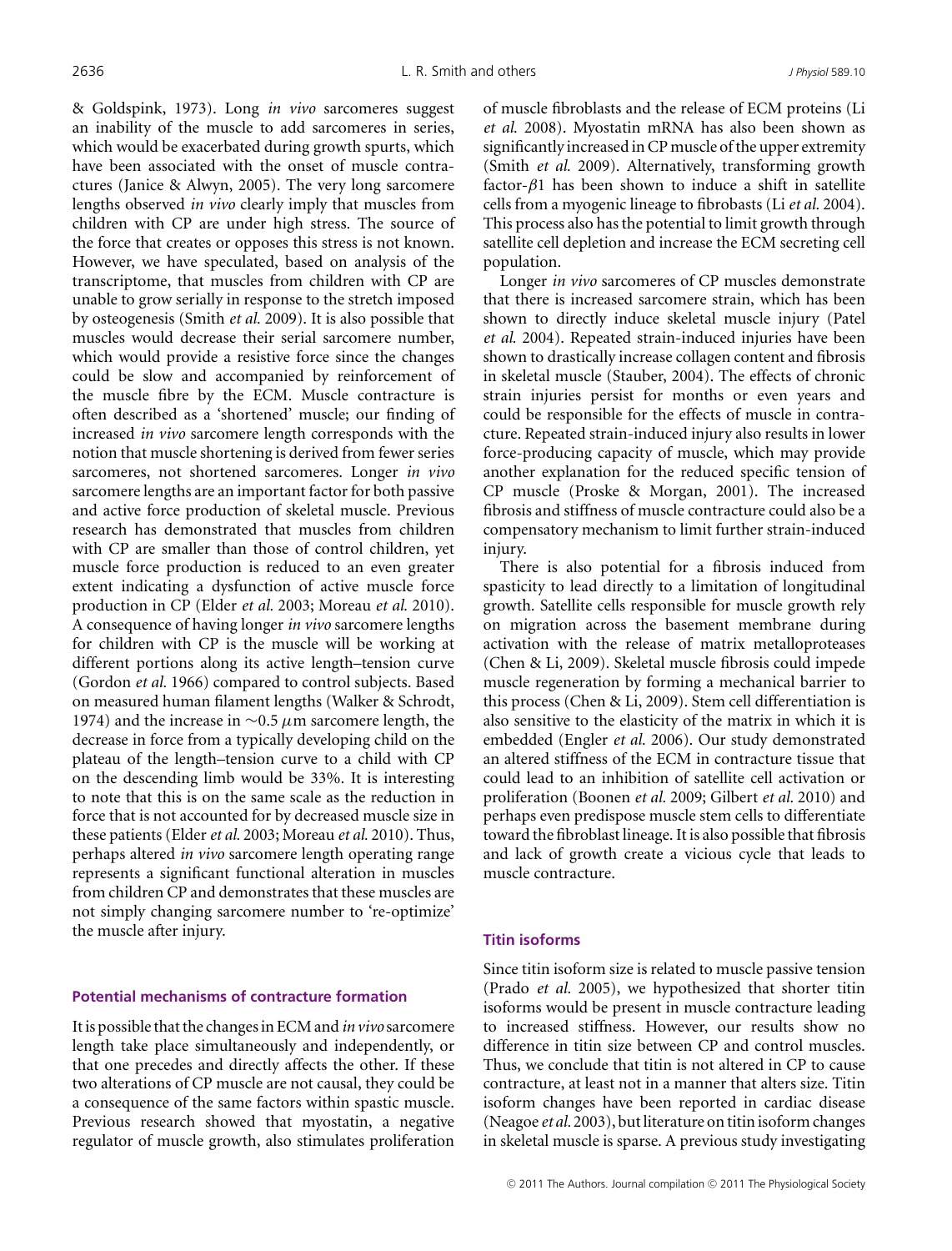titin isoform in spastic muscles of stroke patients also found no change in isoform size (Olsson *et al.* 2006).

# **Fibre mechanics**

While titin isoform size contributes to single fibre mechanics, other proteins or organization of fibre material could be responsible for an increased passive tension at the cellular level. Two previous studies did demonstrate stiffer muscle fibres for spastic patients. These studies each had important differences, however. In one the muscle fibres tested were from a range of muscles which was not the same in the spastic and control groups (Friden & Lieber, 2003). This is a confounding issue because it is known that different muscles have different passive mechanical properties (Prado *et al.* 2005). Another showed increased stiffness only in fast fibres with an increase in the proportion of fast fibres (Olsson *et al.* 2006). We did not see a corresponding shift to fast fibres of our muscles, and in fact showed a significant increase in type I myosin heavy chain of CP muscles indicating a shift to slower fibres (Fig. 8). Overall, previous studies have shown disagreement on whether spastic muscles gain a faster or slower phenotype, which could be muscle specific (Brooke & Engel, 1969; Scelsi *et al.* 1984; Jakobsson *et al.* 1991). However, the most straightforward interpretation of our data is that over-activity resulting from spasticity drives a shift to slower fibres. It is also important to note that the previous study was performed with vastus lateralis muscle biopsies (Olsson *et al.* 2006), which show much less spasticity and contracture development compared to the medial hamstrings studied here (Damiano *et al.* 2002; Pierce *et al.* 2008). Future studies across a wider range of muscles are required to ultimately resolve these ambiguities.

#### **Study limitations**

One important limitation of this study is the subject heterogeneity. CP is a spectrum disorder and here we have primarily examined only the commonly shared parameters of this range of subjects with spastic CP. A more detailed analysis could be attempted using patient stratification by clinical parameters, Gross Motor Function Classification System, popliteal angle, limbs affected, age and treatment regimens. However, due to limitations of the sample size and the high variability of parameters in working with human subjects, this was not possible. We were able to demonstrate a significant correlation between severity measures and sarcomere length, which helped to mitigate the fact that we are relying on model data for our comparison with *in vivo* sarcomere lengths control children.

The source of controls for this study is not ideal since the patients had sustained an ACL tear. However, these patients were several months removed from the injury and had normal mobility at the time of surgery. Our approach represents the best available source of normal hamstring muscle from a pediatric population. These subject groups were not perfectly age-matched, although they all came from a pediatric population, as ACL surgeries do not occur prior to the teenage years whereas hamstring-lengthening surgeries often occur much earlier. However, our passive mechanical data did not correlate with age, suggesting that these small age discrepancies did not affect our outcomes. The subjects also underwent varied previous treatments, of which previous hamstring-lengthening surgery and botulinum toxin injections into the hamstrings was tracked. These variables were analysed in relation to mechanical measures and collagen content, but no relationship was found. These treatment effects are further complicated by highly variable times since treatment.

#### **Summary**

It is known that muscle contractures result from the UMN lesion in CP. Here, using a larger and more controlled study then previous ones, we showed increased passive stiffness of fibre bundles and increased sarcomere length *in vivo*. Together, these properties create a muscle in CP that experiences much higher stresses with increasing muscle length and clearly contributes to the development of muscle and joint contractures. Future studies are required to understand the mechanistic basis for the sarcomere length change and increased ECM content in CP as these clearly represent targets for therapy.

# References

- Arnold EM, Ward SR, Lieber RL & Delp SL (2010). A model of the lower limb for analysis of human movement. *Ann Biomed Eng* **38**, 269–279.
- Bache CE, Selber P & Graham HK (2003). (ii) The management of spastic diplegia. *Current Orthopaedics* **17**, 88–104.
- Baskin RJ, Roos KP & Yeh Y (1979). Light diffraction study of single skeletal muscle fibres. *Biophys J* **28**, 45–64.
- Beals RK (2001). Treatment of knee contracture in cerebral palsy by hamstring lengthening, posterior capsulotomy, and quadriceps mechanism shortening. *Dev Med Child Neurol* **43**, 802–805.
- Bendall JR (1967). The elastin content of various muscles of beef animals. *J Sci Food Agriculture* **18**, 553–558.
- Boonen KJ, Rosaria-Chak KY, Baaijens FP, Van Der Schaft DW & Post MJ (2009). Essential environmental cues from the satellite cell niche: optimizing proliferation and differentiation. *Am J Physiol Cell Physiol* **296**, C1338–C1345.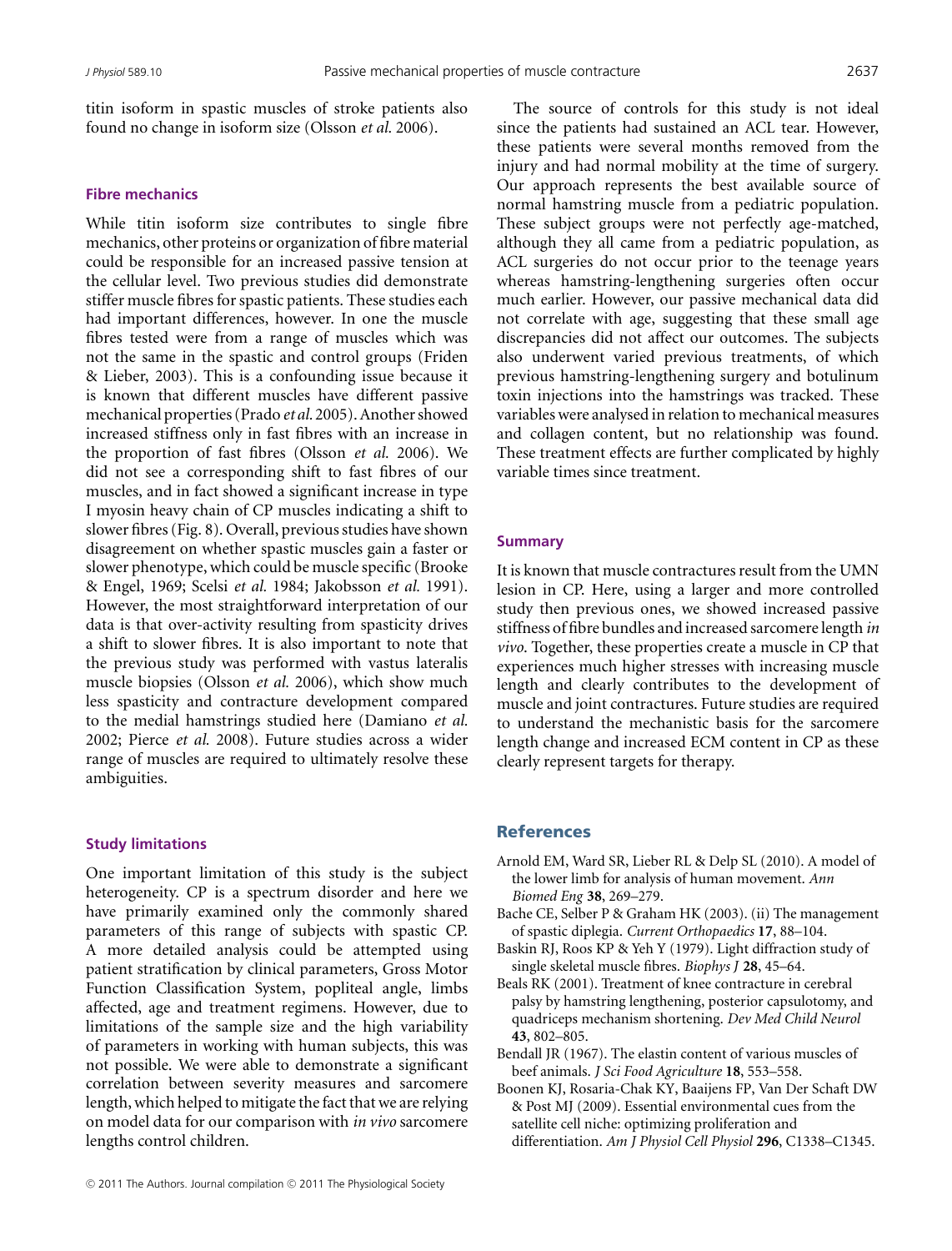Booth CM, Cortina-Borja MJ & Theologis TN (2001). Collagen accumulation in muscles of children with cerebral palsy and correlation with severity of spasticity. *Dev Med Child Neurol* **43**, 314–320.

Brooke MH & Engel WK (1969). The histographic analysis of human muscle biopsies with regard to fiber types. 2. Diseases of the upper and lower motor neuron. *Neurology* **19**, 378–393.

Chen X & Li Y (2009). Role of matrix metalloproteinases in skeletal muscle: migration, differentiation, regeneration and fibrosis. *Cell Adh Migr* **3**, 337–341.

Conway D & Sakai T (1960). Caffeine contracture. *Proc Natl Acad Sci U S A* **46**, 897–903.

Crenna P (1998). Spasticity and 'spastic' gait in children with cerebral palsy. *Neurosci Biobehav Rev* **22**, 571–578.

Damiano DL, Quinlivan JM, Owen BF, Payne P, Nelson KC & Abel MF (2002). What does the Ashworth scale really measure and are instrumented measures more valid and precise? *Dev Med Child Neurol* **44**, 112–118.

Elder GC, Kirk J, Stewart G, Cook K, Weir D, Marshall A & Leahey L (2003). Contributing factors to muscle weakness in children with cerebral palsy. *Dev Med Child Neurol* **45**, 542–550.

Engler AJ, Sen S, Sweeney HL & Discher DE (2006). Matrix elasticity directs stem cell lineage specification. *Cell* **126**, 677–689.

Farmer SE & James M (2001). Contractures in orthopaedic and neurological conditions: a review of causes and treatment. *Disabil Rehabil* **23**, 549–558.

Fergusson D, Hutton B & Drodge A (2007). The epidemiology of major joint contractures: a systematic review of the literature. *Clin Orthop Relat Res* **456**, 22–29.

Freiburg A, Trombitas K, Hell W, Cazorla O, Fougerousse F, Centner T, Kolmerer B, Witt C, Beckmann JS, Gregorio CC, Granzier H & Labeit S (2000). Series of exon-skipping events in the elastic spring region of titin as the structural basis for myofibrillar elastic diversity. *Circ Res* **86**, 1114–1121.

Friden J & Lieber RL (2003). Spastic muscle cells are shorter and stiffer than normal cells. *Muscle Nerve* **27**, 157–164.

Gilbert PM, Havenstrite KL, Magnusson KE, Sacco A, Leonardi NA, Kraft P, Nguyen NK, Thrun S, Lutolf MP & Blau HM (2010). Substrate elasticity regulates skeletal muscle stem cell self-renewal in culture. *Science* **329**, 1078–1081.

Gordon AM, Huxley AF & Julian FJ (1966). The variation in isometric tension with sarcomere length in vertebrate muscle fibres. *J Physiol* **184**, 170–192.

Hodgkin AL & Horowicz P (1960). Potassium contractures in single muscle fibres. *J Physiol* **153**, 386–403.

Jakobsson F, Edstrom L, Grimby L & Thornell LE (1991). Disuse of anterior tibial muscle during locomotion and increased proportion of type II fibres in hemiplegia. *J Neurol Sci* **105**, 49–56.

Janice MQ & Alwyn A (2005). Musculoskeletal problems in cerebral palsy. *Current Paediatrics* **15**, 9–14.

Kerr Graham H & Selber P (2003). Musculoskeletal aspects of cerebral palsy. *J Bone Joint Surg Br* **85**, 157–166.

Labeit S & Kolmerer B (1995). Titins: giant proteins in charge of muscle ultrastructure and elasticity. *Science* **270**, 293–296. Li Y, Foster W, Deasy BM, Chan Y, Prisk V, Tang Y, Cummins J & Huard J (2004). Transforming growth factor-beta1 induces the differentiation of myogenic cells into fibrotic cells in injured skeletal muscle: a key event in muscle fibrogenesis. *Am J Pathol* **164**, 1007–1019.

Li ZB, Kollias HD & Wagner KR (2008). Myostatin directly regulates skeletal muscle fibrosis. *J Biol Chem* **283**, 19371–19378.

Lieber RL, Yeh Y & Baskin RJ (1984). Sarcomere length determination using laser diffraction. Effect of beam and fiber diameter. *Biophys J* **45**, 1007–1016.

Lieber RL & Friden J (2002). Spasticity causes a fundamental rearrangement of muscle-joint interaction. *Muscle Nerve* **25**, 265–270.

Lieber RL, Runesson E, Einarsson F & Friden J (2003). Inferior mechanical properties of spastic muscle bundles due to hypertrophic but compromised extracellular matrix material. *Muscle Nerve* **28**, 464–471.

Lorentzen J, Grey MJ, Crone C, Mazevet D, Biering-Sorensen F & Nielsen JB (2010). Distinguishing active from passive components of ankle plantar flexor stiffness in stroke, spinal cord injury and multiple sclerosis. *Clin Neurophysiol* **121**, 1939–1951.

Lukban MB, Rosales RL & Dressler D (2009). Effectiveness of botulinum toxin A for upper and lower limb spasticity in children with cerebral palsy: a summary of evidence. *J Neural Transm* **116**, 319–331.

Malaiya R, McNee AE, Fry NR, Eve LC, Gough M & Shortland AP (2007). The morphology of the medial gastrocnemius in typically developing children and children with spastic hemiplegic cerebral palsy. *J Electromyogr Kinesiol* **17**, 657–663.

Mirbagheri MM, Barbeau H, Ladouceur M & Kearney RE (2001). Intrinsic and reflex stiffness in normal and spastic, spinal cord injured subjects. *Exp Brain Res* **141**, 446–459.

Mohagheghi AA, Khan T, Meadows TH, Giannikas K, Baltzopoulos V & Maganaris CN (2007). Differences in gastrocnemius muscle architecture between the paretic and non-paretic legs in children with hemiplegic cerebral palsy. *Clin Biomech (Bristol, Avon)* **22**, 718–724.

Mohagheghi AA, Khan T, Meadows TH, Giannikas K, Baltzopoulos V & Maganaris CN (2008). *In vivo* gastrocnemius muscle fascicle length in children with and without diplegic cerebral palsy. *Dev Med Child Neurol* **50**, 44–50.

Moreau NG, Simpson KN, Teefey SA & Damiano DL (2010). Muscle architecture predicts maximum strength and is related to activity levels in cerebral palsy. *Phys Ther* **90**, 1619–1630.

Neagoe C, Opitz CA, Makarenko I & Linke WA (2003). Gigantic variety: expression patterns of titin isoforms in striated muscles and consequences for myofibrillar passive stiffness. *J Muscle Res Cell Motil* **24**, 175–189.

O'Dwyer NJ, Ada L & Neilson PD (1996). Spasticity and muscle contracture following stroke. *Brain* **119**, 1737–1749.